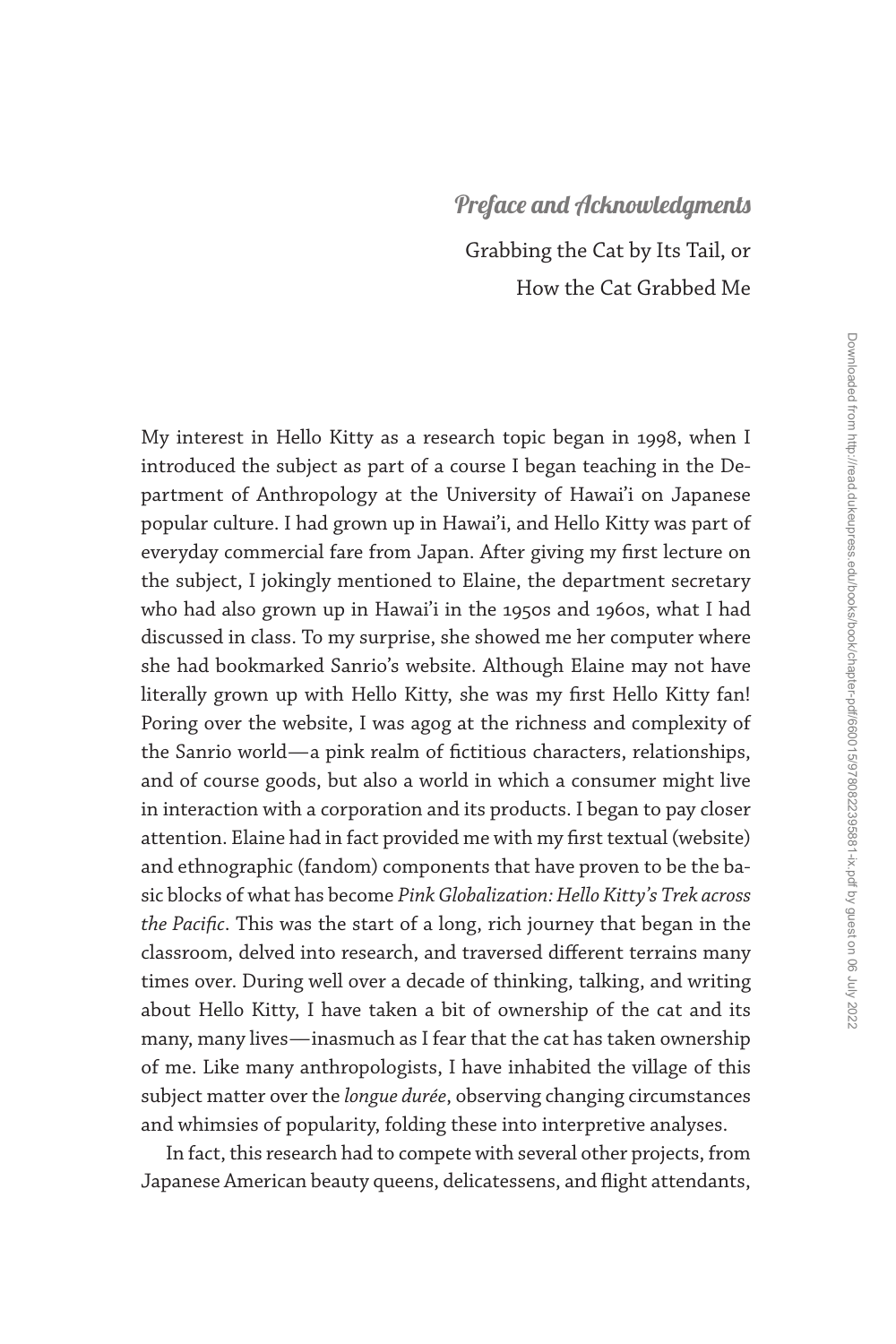to Japanese divas, emoticons, and television shows (e.g., Katsuno and Yano 2007; Yano 2004, 2006, 2007, 2010a, 2011). Hello Kitty became a research hobby: whenever I traveled to another city, I searched out Sanrio stores and fans.<sup>1</sup> Whenever I gave a talk on Hello Kitty, I asked audience members to join me and send me their "Kitty sightings"; over the course of several years, many did—far too many for me to include here. But the deluge of sightings gave me a greater and richer sense of the phenomenon than I could have surmised on my own. The long and sporadic durée provided me with different opportunities and insights of engagement. Every year when I taught the course on Japanese popular culture, I surveyed students about their knowledge of Hello Kitty. In some semesters I had students interview people about Hello Kitty. In other semesters I interviewed Japanese students about the concept of *kawaii* (cute). I began conducting interviews at Sanrio itself in 2002, when I traveled to South San Francisco and interviewed several employees (at the time, this was where the main branch office in charge of company operations in the Americas was located), $2$  and to Tokyo to interview representatives at Sanrio corporate headquarters. I returned to both locations and conducted further interviews in several subsequent years. Because of the structure of the organization—which had a more formal vertical structure in its Japan headquarters than in branch offices—I had relatively greater freedom in the South San Francisco office to wander through hallways, meet a wide variety of employees, and get to know people. Over the course of my twelve years of research, some of the key personnel changed, particularly the spokespersons and marketing directors at both locations (Doug Parkes in Tokyo, Bill Hensley in South San Francisco), who were my primary contacts. I also conducted e-mail and phone interviews with fans, critics, and artists. In all, my methods include store observations, interviews (face-to-face, e-mail, phone), Internet, archival research, and textual analysis of company publications from 1998 through 2010. $^3$  I recorded and had transcribed thirty-one formal interviews, but engaged in countless more informal conversations from which I jotted down field notes. The formal interviews took place at company headquarters in South San Francisco and Tokyo, as well as with other Sanrio employees and consumers in Honolulu, San Francisco, Los Angeles, and New York.

Conducting research over such a long period of time has had its pluses and minuses. With this kind of time depth, I have been able to follow Hello Kitty through ups and downs, and especially through a rela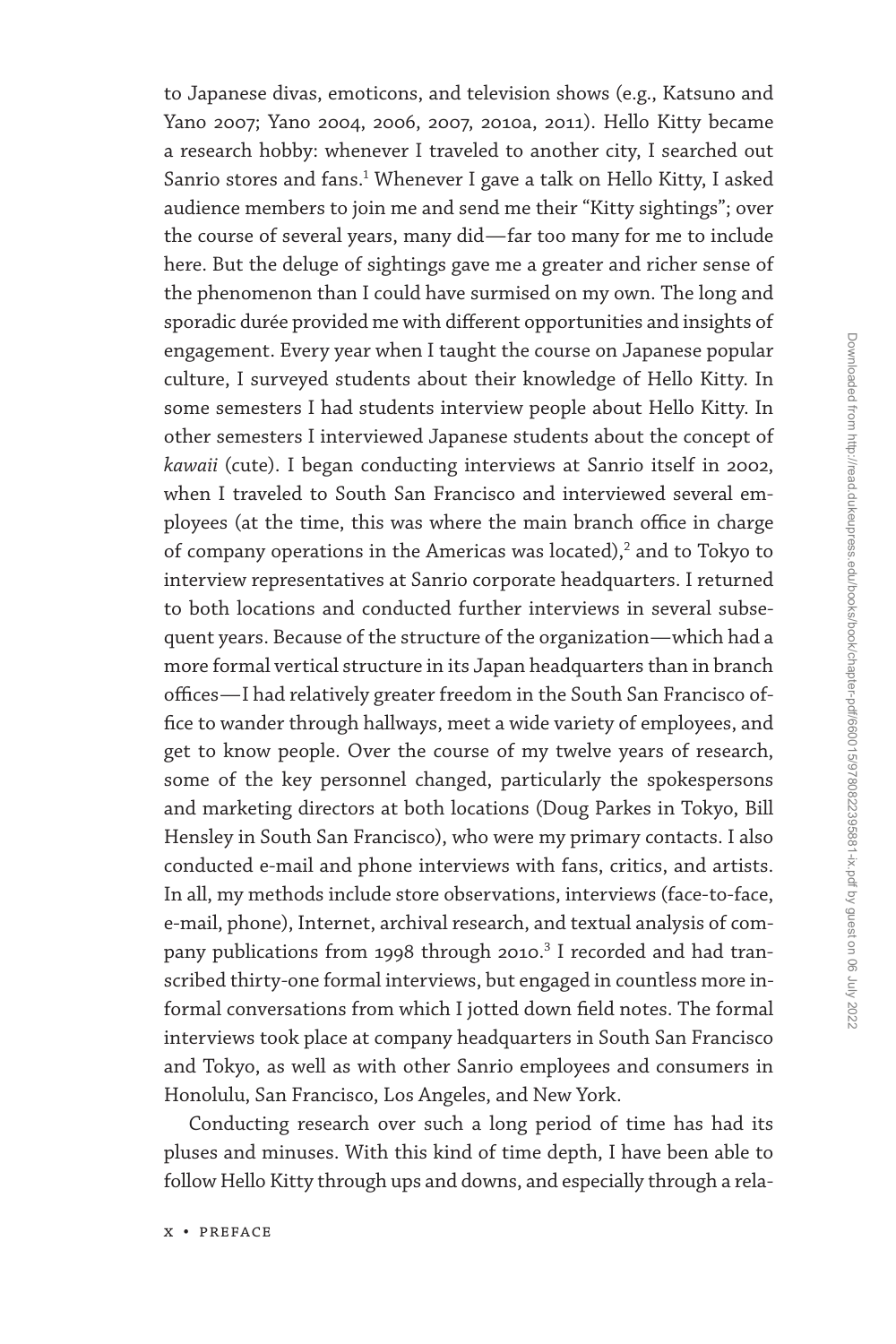tively new wave of interest spawned by Japan's "cool" moment identified in 2002. I see great benefit in the fact that my research began in the incipient stages of Japan's "moment," because I take the Cool Japan frame as only one historical part of the story. The downside of such time depth is the sheer amount of material and its management. This is a subject with which I have lived (and on which I have given many public presentations) for the better part of my career as an anthropologist. It is time to get this cat off my back, and the best way I know to do it is to provide a comprehensive discussion in the form of a book such as this. Consider this publication my own personal form of (temporary) closure upon a subject that seems never ending.

A word about the format of the book: I feel strongly that Hello Kitty lives most richly in the complex variety of voices that give her meaning, from those working within Sanrio to far-flung consumers and critics. I have thus chosen to include excerpts from transcribed interviews, which I've presented in conversational form. (Note that the names of Japanese speakers and figures throughout the chapters and references follow the Japanese format of family name, followed by personal name. Names of Japanese Americans appear in the English format of personal name, followed by family name.) My goal is to showcase the speakers as persons, as well as their thoughts, embedded within the interaction that generated the words. I identify Sanrio employees and entrepreneurs many of whom started out as avid consumers—by name and position. However, I have chosen to keep the names of the fans anonymous, identified only by pseudonymous initials, even if most fans gave me permission to use their names. In part, some of these interviews were conducted so long ago that I was not sure how they would feel now about such an intimate outpouring in print. I was also not sure that I could contact all of them to re-ask their permission. But the primary reason was to ensure that the story I was telling was a more generalized one, told through the specifics of individual lives, but retaining a certain amount of their privacy. Granted, I value these interviewees for their highly personal stories; however, I did not want their stories to be so tied to a specific name that they could not mesh into the woven texture of the book's overall narrative. I did not necessarily select the interviewees whom I quote at length as representative of all fans or even specific segments of fans. I selected them because of the inherent interest in and variety of their stories. They may represent a cast of outliers—or not—but I felt compelled to showcase the breadth and depth of their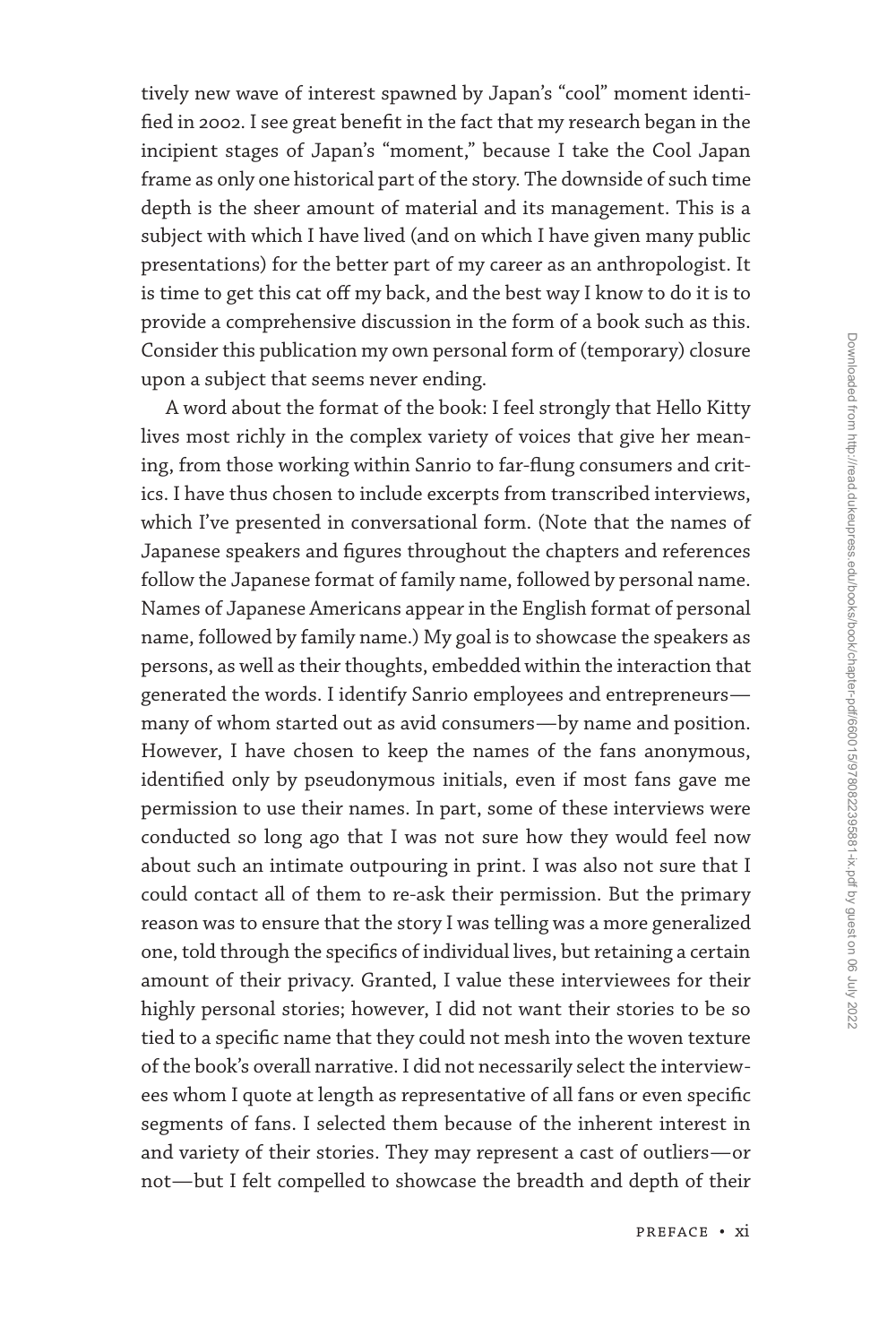responses to my questions about Hello Kitty. In many cases, their words knocked me off my feet.

As this book traces not only the myriad permutations of Hello Kitty in form, shape, place, and identities globally, but also the fan productions of meaning surrounding these, a mere anthropologist can only raise a glass of Hello Kitty wine in delirious resignation, waiting for the next newest feline thing.4 Undoubtedly, I will be astonished.

**•••••**

A long-standing project such as this incurs many debts along the way. First and foremost, I would like to thank all those whom I interviewed, especially the staff at the Tokyo and South San Francisco offices of Sanrio. Those at Sanrio who were particularly helpful to me were Kazuo Tohmatsu and Doug Parkes in Tokyo, and Bill Hensley, Dave Marchi, Dan Peters, and Becky Hui in South San Francisco. I am also very grateful to interviewees who have taken interest in following my work and asking about its progress (a reasonable question, especially after several years' interlude): Don Sizelove, Adeline Tafolla, Frank Mauz, and many others. Second, I thank colleagues at home and in far-flung places whose queries, comments, and Kitty sightings shaped this work along the way, including (alphabetically) Neal Akatsuka, Ted Bestor, Keith Brown, Anne Cheng, Nancy Cooper, Pensri Ho, Todd Holden, Yoshikuni Igarashi, Keiko Ikeda, Koichi Iwabuchi, Hirofumi Katsuno, Bill Kelly, Aya Kimura, Mark McLelland, Laura Miller, Mara Miller, Jane Moulin, Susan Napier, Carolyn Stevens, Joe Tobin, Bill Tsutsui, Corky White, Gavin Whitelaw, and Jun Yoo. I have been invited to give talks on Hello Kitty at numerous venues, and I am grateful for each opportunity to establish a broad network of "Kitty sighters" and ongoing feedback. These include International House of Japan, University of Hawai'i, University of Texas at Austin, Princeton University, Yale University, Brown University, University of Wollongong, University of Kansas, University of London, Waseda University, University of Oregon, Earlham College, DePauw University, University of Memphis, Vanderbilt University, Doshisha University, and Japan Society of New York. Third, many thanks to those who helped transcribe my interviews over the years: Paul Christensen, Takashi Miura, Jaida Samudra, Shawn Smith, and Rachel Spitler. Thanks to the University of Hawai'i Shidler School of Business for a CIBER research grant that supported the late stages of this research. Thanks as well to Ken Wissoker at Duke University Press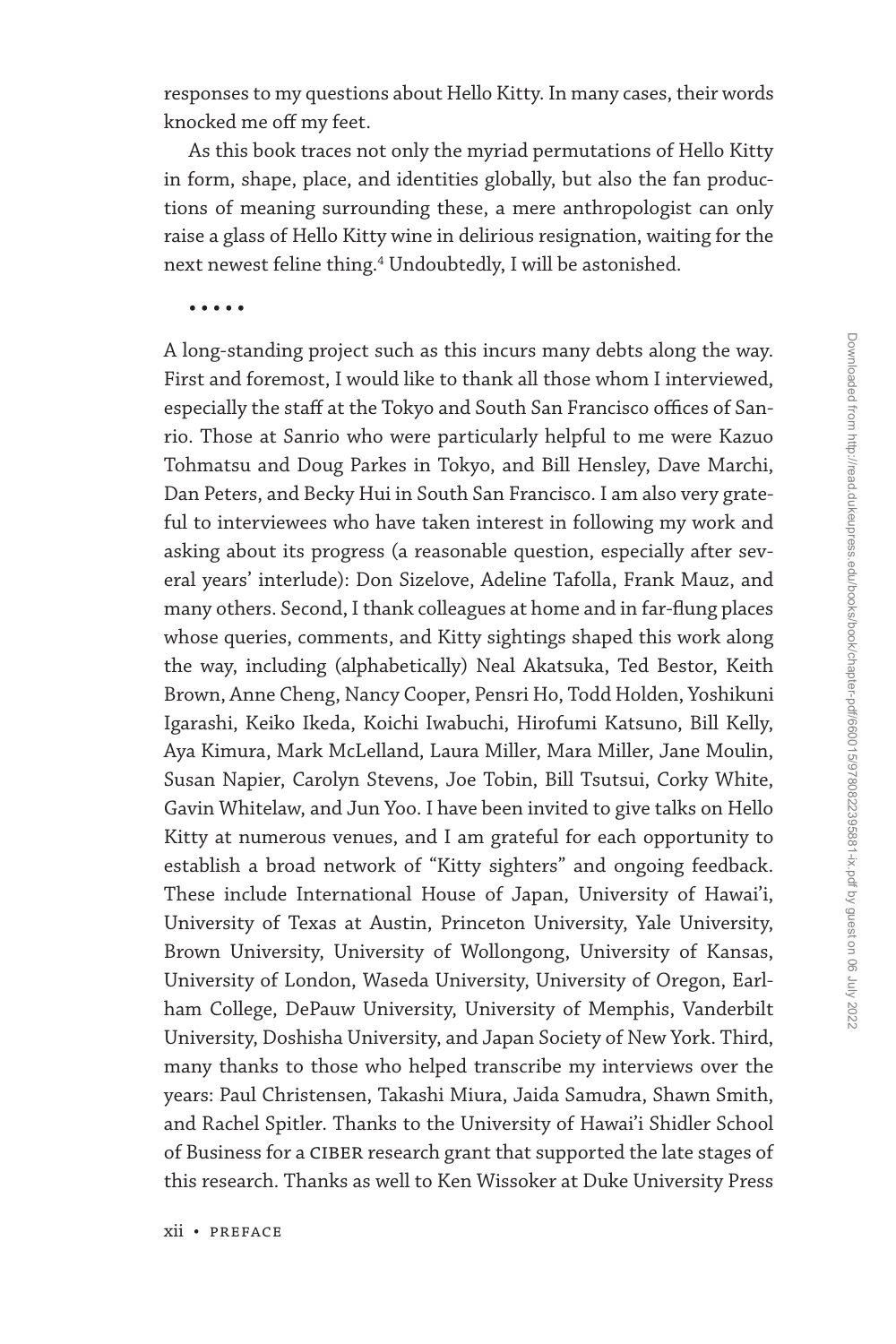and his expert staff, as well as two smart, critical reviewers of the manuscript. This is a better work for their gentle proddings.

I am entirely grateful to the following who gave me permission to use the visual images I include in this book (listed alphabetically): Leika Akiyama, Leslie Holt, Renee Keanu, Sarah Kobayashi, Scott McKie, Mariko Passion, Amy Podmore (and deCordova Sculpture Park and Museum), Jaime Scholnick, Kiki Sonnen, Denise Uyehara, and Marika Wilson. Special thanks to the photographer Indrani Pal-Chaudhuri who gave me permission to use the spectacular Lady Gaga Hello Kitty image. I also thank the following for permission to include substantially revised versions of previously published chapters and articles: "Flipping Kitty: Transnational Transgressions of Japanese Cute," in Todd Holden and Tim Scrase, eds., *Medi@sia: Global Media/tion in and out of Context* (Routledge, 2006); "Monstering the Japanese Cute: Pink Globalization and Its Critics Abroad," in William Tsutsui and Michiko Ito, eds., *In Godzilla's Footsteps* (Palgrave, 2006); "Kitty Litter: Japanese Cute at Home and Abroad," in Jeffrey Goldstein, David Buckingham, and Gilles Brougere, eds., *Toys, Games, and Media* (Lawrence Erlbaum Associates, 2004); "Reach Out and Touch Someone: Thinking through Sanrio's Social Communication Empire," *Japanese Studies*, vol. 31, no. 2 (2010); "Wink on Pink: Interpreting Japanese Cute as It Grabs the Global Headlines," *Journal of Asian Studies*, vol. 68, no. 3 (2009); and "Pink Globalization: Rethinking Japan's Cute/Cool Trek across the Pacific," *Bulletin of International House of Japan* (2010).

As always, my greatest thanks go to my family—Scott, Eli, Marika, and my parents—who have helped me live with this cat, through thick and thin. Scott helped organize the boxes and boxes of materials in my messy home office, read drafts of all chapters, and in the end helped me organize the artwork and permissions. Eli shared some of his enthusiasm for a Sanrio anniversary exhibit in Los Angeles in 2010. Marika took photos, listened to my public talks, forwarded me Internet sightings, and acted as a smart sounding board for my Kitty musings. She has lived and breathed this project as part of her growing intellectual habitus.

It takes a village, indeed, to begin to grasp such a multisited, multivalent global phenomenon. The names I list here are only part of the intellectual and social community with which I have tried to make sense of Sanrio's mouthless cat. For many people in my network, I have been the go-to person for Hello Kitty news and thus the recipient of the lat